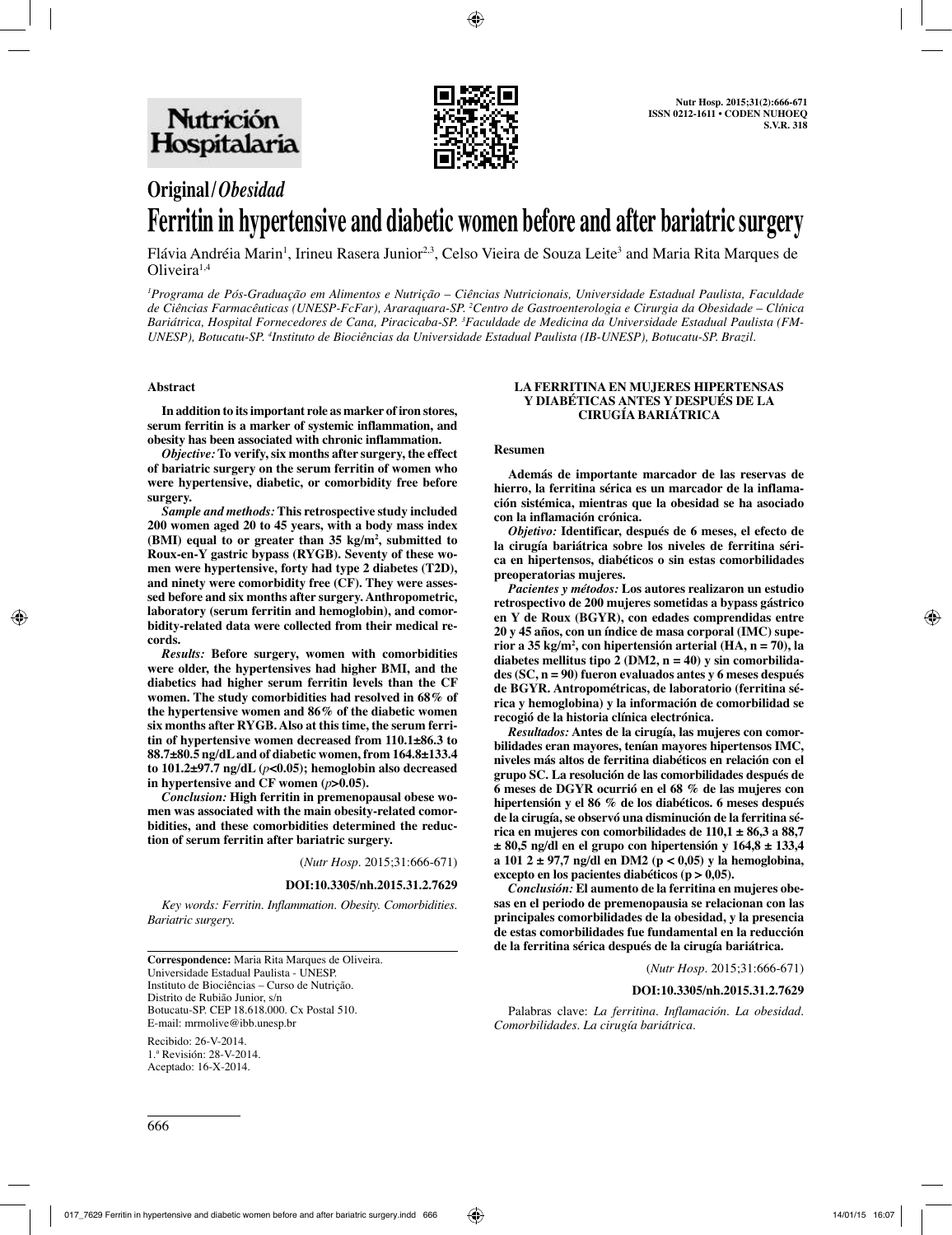## **Abbreviations**

BMI: Body mass index. RYGB: Roux-en-Y gastric bypass. T2D: Type 2 diabetes. CF: Comorbidity free. %EWL: Percentage excess weight loss. WHO: World Health Organization. ANOVA: Analysis of variance.

# **Introduction**

Obesity is currently an important cause of mortality because it increases the risk of comorbidities considerably, such as hypertension and type 2 diabetes (T2D). Low-grade chronic inflammation is usually associated with obesity and its related comorbidities<sup>1,2</sup>. Studies have established a strong relationship between adiposity, inflammation, insulin resistance, and high ferritin<sup>3,4,5,6,7</sup>. Serum ferritin can be a marker of iron store but is also an inflammatory biomarker<sup>6,7.</sup>

The metabolic syndrome, particularly T2D, help to increase ferritin in obese individuals<sup>8</sup>. A recent meta-analysis considered serum ferritin an independent factor positively associated with the metabolic syndrome and its components<sup>9</sup>. In morbidly obese individuals, ferritin may indicate a new phenotype of insulin resistance $10,11$ .

Obese women experience high ferritin, high hepcidin, and low serum iron accompanied by high hemoglobin, some of the changes associated with anemia of inflammation<sup>2,3,4,12</sup>. On the other hand, iron-deficiency anemia occurs frequently in women after bariatric surgery.

Iron stores after bariatric surgery are often determined by serum ferritin, which tends to decrease over time and is associated with the iron-deficiency anemia caused by the anatomic and physiological changes promoted by the surgery, such as the higher blood losses that occur postoperatively in women of childbearing age13,14,15,16,17. However, studies on this subject have not investigated how comorbidities contribute to high serum ferritin and the impact of surgery on its status.

Thus, we propose the hypothesis that the inflammatory process associated with obesity increases serum ferritin and that obesity-related comorbidities increase it further, so its decrease should vary after surgery. Hence, this study aimed to verify the effect of bariatric surgery on the serum ferritin of women with or without preoperative hypertension and/or diabetes six months after bariatric surgery.

# **Sample and methods**

This is a retrospective study of 200 comorbidity-free (CF), diabetic, and/or hypertensive premenopausal women examined before (baseline) and six months after (endline) surgery, aged 20 to 45 years, with a baseline body mass index (BMI) of 35 kg/m<sup>2</sup> or more, submitted to Roux-en-Y gastric bypass (RYGB) between August 2011 and June 2013. The women were recruited at the Bariatric Clinic of the Hospital dos Fornecedores de Cana in Piracicaba-SP, Brazil. This was a convenience sample: all women who underwent RYGB, met the inclusion criteria during the study period, and were reexamined at endline were included. The following baseline and endline information was collected from their electronic medical records: age, height, weight, laboratory test results (serum ferritin and hemoglobin), associated diseases, and use of medications.

Baseline BMI was calculated by dividing the baseline weight in kilograms by the square of the height in meters  $(kg/m<sup>2</sup>)$ , and endline percentage of excess weight loss (%EWL) by multiplying the weight lost by 100 and dividing by the excess weight. Excess weight was given by subtracting the ideal weight from the baseline weight $^{18}$ .

The patient was considered anemic when hemoglobin was below 12 g/dL, a cutoff point established by the World Health Organization (WHO) in 2001<sup>19</sup> which takes age and sex into account. The reference range used for serum ferritin was 15 to 150 ng/mL. The patient was considered iron deficient when serum ferritin was below 15 ng/mL, and at high risk of iron overload when serum ferritin exceeded 150 ng/dL<sup>20</sup>. Serum ferritin was also analyzed as recommended by Weiss and Goodnough  $(2005)^{21}$ , who differentiated iron-deficiency anemia from anemia of inflammation as follows: iron-deficiency anemia when ferritin < 30 ng/mL; anemia of inflammation associated with iron-deficiency anemia when 30  $n\Omega/mL \le$  ferritin  $\leq 100$  ng/mL; and anemia of inflammation when ferritin  $> 100$  ng/mL. The baseline serum ferritin and hemoglobin levels were measured immediately before surgery, and hemoglobin levels < 10 g/dL were corrected before surgery.

Hypertension and T2D were considered resolved when the patients no longer required any of the medications they were taking at baseline. Patients with baseline hypertension and T2D were included in the T2D group.

The hypertensive (n=70), diabetic (n=40), and comorbidity-free (n=90) women were compared with respect to age, baseline BMI, %EWL, and baseline and endline serum ferritin and hemoglobin.

This study is part of the project "*Nutrição, obesidade mórbida e cirurgia bariátrica: fatores de suscetibilidade e estudo prospectivo de aspectos genéticos, dietéticos e metabólicos*" (Nutrition, morbid obesity, and bariatric surgery: susceptibility factors and prospective study of the genetic, dietetic, and metabolic aspects) approved by the Research Ethics Committee of Botucatu's School of Medicine of Universidade Estadual Paulista "Júlio de Mesquita Filho," under protocol number 3303-2009. All patients met one of the international criteria for indication of bariatric surgery: BMI of  $40 \text{ kg/m}^2$  or more regardless of the presence of comorbidities, or BMI between 35 and 40  $\text{kg/m}^2$  in the presence of comorbidities<sup>22</sup>.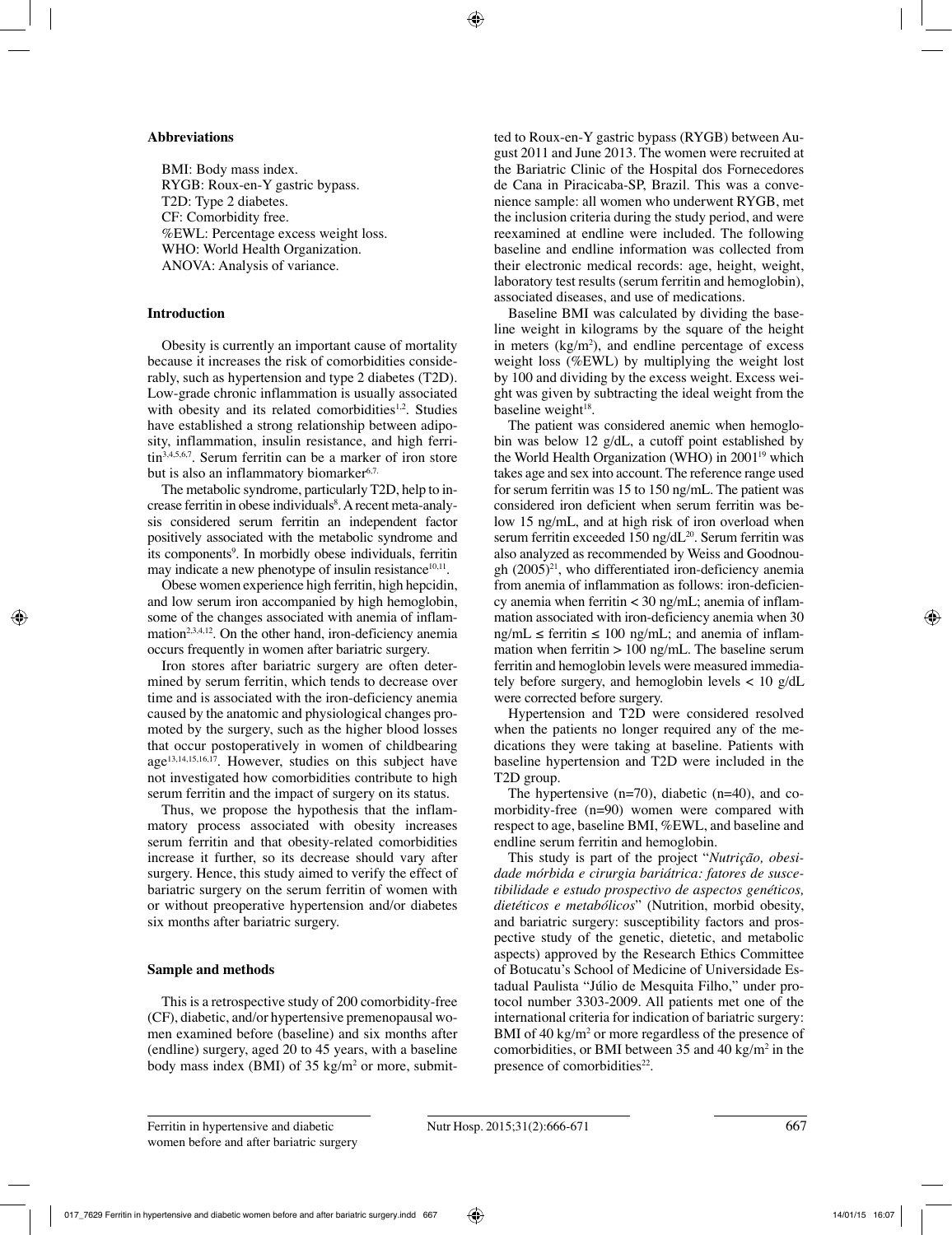### *Statistical analysis*

The continuous variables were expressed as means ± standard deviation (SD) or median. The software STATISTICA version 10 treated the data. The differences between the groups were determined by analysis of variance (ANOVA) followed by the Tukey test to compare the means or the Kruskal-Wallis test to compare data without normal distribution, followed by the Dunn test to compare the medians. The paired Student's t-test compared two means and the chi-square test  $(\chi^2)$  measured the association between continuous variables. In the multivariate logistic regression model, ferritin and ferritin variation  $(\Delta)$  were the dependent variables and hypertension, T2D, BMI, %EWL, and age were the independent variables. The significance level was set at  $5\%$  (p<0.05).

## **Results**

The comorbidity-free women were younger than the others, and the hypertensive women had the highest mean BMI. The three groups had similar %EWL (Table I). Hypertension resolved in 68% and T2D in 86% of the affected women.

Diabetic women had higher baseline serum ferritin than comorbidity-free women, but not hemoglobin, which was similar between the groups (Table I). T2D increases serum ferritin: serum ferritin in baseline diabetics was 2.9 times more likely to be above the median of the study sample (Table II).

According to Weiss and Goodnough  $(2005)^{21}$  criteria, the serum ferritin of 181 (90.5%) exceeded 30 ng/ mL as follows: 54.7% was between 30 and 100 ng/ mL (anemia of inflammation associated with iron-deficiency anemia) and 45.3% was above 100 ng/mL (anemia of inflammation). Serum ferritin above 100 ng/dL was found in 23 (57.5%) diabetics, 28 (40%) hypertensives, and 32 (35.5%) comorbidity-free women (p=0.063).

The serum ferritin of diabetics and hypertensives, and the hemoglobin of hypertensives and comorbidity-free women (Table I) decreased after RYGB. Multivariate logistic regression found that diabetics and hypertensives were, respectively, 5.5 and 3.5 times more likely to have lower endline serum ferritin (Table III).

| Comparison of hypertensive, diabetic, and comorbidity-free women before (baseline) and six months after (endline)<br>Roux-en-Y gastric bypass |                                                    |                                                       |                                         |            |  |  |  |
|-----------------------------------------------------------------------------------------------------------------------------------------------|----------------------------------------------------|-------------------------------------------------------|-----------------------------------------|------------|--|--|--|
| Variables                                                                                                                                     | Hypertensives<br>$Mean \pm SD$<br>Median (Min-Max) | <b>Diabetics</b><br>$Mean \pm SD$<br>Median (Min-Max) | CF<br>$Mean \pm SD$<br>Median (Min-Max) | $p-value*$ |  |  |  |
| Number of women                                                                                                                               | 70                                                 | 40                                                    | 90                                      |            |  |  |  |
| Age (years)                                                                                                                                   | $36.6 \pm 6.3$                                     | $37.6 \pm 6.3$                                        | $33.2 \pm 5.0$                          |            |  |  |  |
|                                                                                                                                               | 37.0 (22.0-45.0) <sup>a</sup>                      | 40.0 (24.0-45.0) <sup>a</sup>                         | 33.0 $(22.0-42.0)^b$                    | < 0.01     |  |  |  |
| BMI $(kg/m2)$                                                                                                                                 | $49.8 \pm 7.1^{\circ}$                             | $46.7 \pm 6.7$ <sup>b</sup>                           | $45.8 \pm 5.4^{\circ}$                  | < 0.05     |  |  |  |
|                                                                                                                                               | 49.1 (35.8-73.0)                                   | 45.3 (36.5-58.9)                                      | $45.0(36.0-69.4)$                       |            |  |  |  |
| $%$ EWL                                                                                                                                       | $53.3 \pm 14.1$                                    | $54.9 \pm 12.4$                                       | $55.8 \pm 13.3$                         | >0.05      |  |  |  |
|                                                                                                                                               | 55.1 (22.3-85.9)                                   | 54.4 (34.6-81.1)                                      | 55.1 (30.1-85.9)                        |            |  |  |  |
| Baseline ferritin (ng/mL)                                                                                                                     | $110.1\pm86.3$                                     | $164.8 \pm 133.4$                                     | $96.2 \pm 64.1$                         |            |  |  |  |
|                                                                                                                                               | 89.0 (7.0-372.0) <sup>ab</sup>                     | $117.4 (9.0 - 531.0)^a$                               | $83.3 (8.0 - 391.0)^b$                  | < 0.05     |  |  |  |
| Endline ferritin (ng/mL)                                                                                                                      | $88.7 \pm 80.5$                                    | $101.2 \pm 97.7$                                      | $87.9 \pm 63.9$                         |            |  |  |  |
|                                                                                                                                               | $61.7(6.6-447.0)$                                  | 69.4 (10.6-393.0)                                     | 75.4 (5.5-308.0)                        | >0.05      |  |  |  |
| $p$ -value**                                                                                                                                  | < 0.05                                             | < 0.05                                                | >0.05                                   |            |  |  |  |
| Baseline Hb $(g/dL)$                                                                                                                          | $13.5 \pm 1.1$                                     | $13.3 \pm 1.3$                                        | $13.2 \pm 1.0$                          | >0.05      |  |  |  |
|                                                                                                                                               | $13.5(11.3-16.8)$                                  | $13.3(9.3-15.9)$                                      | $13.2(10.8-15.3)$                       |            |  |  |  |
| Endline Hb $(g/dL)$                                                                                                                           | $13.0 \pm 0.9$                                     | $13.0 \pm 1.1$                                        | $12.9 \pm 1.0$                          | >0.05      |  |  |  |
|                                                                                                                                               | $13.1(10.0-15.2)$                                  | $13.0(9.9-15.5)$                                      | $12.9(9.6-14.8)$                        |            |  |  |  |
| $p$ -value**                                                                                                                                  | < 0.05                                             | >0.05                                                 | < 0.05                                  |            |  |  |  |

**Table I**

SD: standard deviation; CF: comorbidity-free; BMI: body mass index; Hb: hemoglobin; %EWL: percentage of excess weight loss. \*Variables in the same line with different letters differ according to the Tukey and Dunn tests for analysis of variance and Kruskal-Wallis test, respectively. \*\* Paired Student's t-test (*p*<0.05).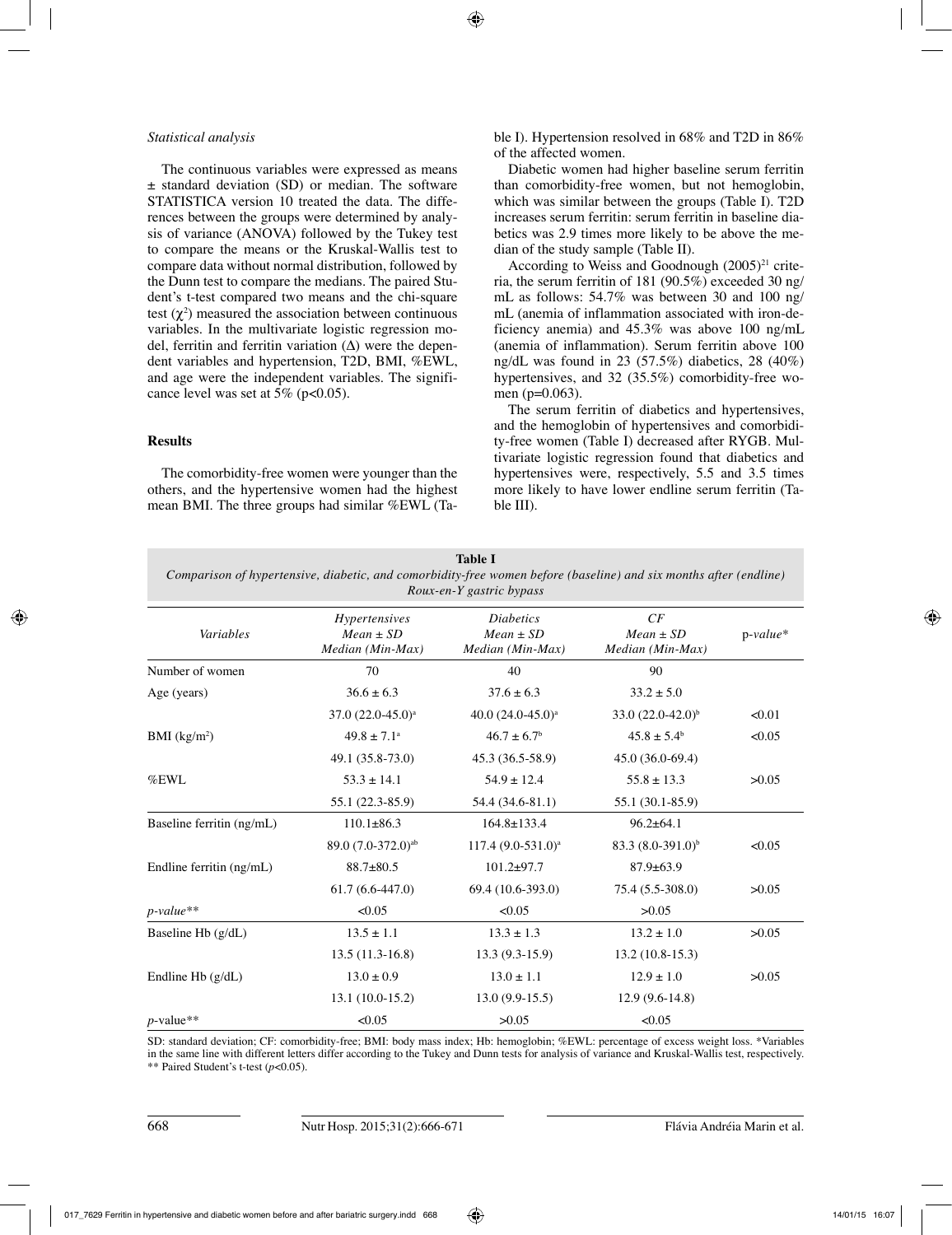| *******<br>Multivariate logistic regression setting serum ferritin as the dependent variable before Roux-en-Y gastric bypass<br>(baseline) |             |                |          |           |            |                |  |  |
|--------------------------------------------------------------------------------------------------------------------------------------------|-------------|----------------|----------|-----------|------------|----------------|--|--|
| Variables                                                                                                                                  | Coefficient | Standard error | Z        | $p-value$ | Odds ratio | 95%CI          |  |  |
| Hypertension                                                                                                                               | 0.481       | 0.350          | 1.373    | 0.170     | 1.617      | 0.814 to 3.212 |  |  |
| T <sub>2</sub> D                                                                                                                           | 1.071       | 0.415          | 2.583    | 0.010     | 2.920      | 1.295 to 6.576 |  |  |
| Age                                                                                                                                        | $-0.487$    | 0.311          | $-1.568$ | 0.117     | 0.614      | 0.334 to 1.130 |  |  |
| BMI                                                                                                                                        | $-0.210$    | 0.298          | $-0.705$ | 0.480     | 0.810      | 0.451 to 1.454 |  |  |

**Table II**

T2D: type 2 diabetes; BMI: body mass index; CI: confidence interval.

The iron deficiency rate of the study sample increased from 3.5% at baseline to 10% at endline (p=0.010). given by serum ferritin level below 15 ng/d $L^{20}$ . Seventeen (8.5%) patients presented baseline anemia and 23  $(11.5\%)$ , endline anemia ( $p=0.317$ ). Of the seventeen women with hemoglobin below 12 g/dL, four had serum ferritin below 15 ng/dL (iron-deficiency anemia), ten had serum ferritin between 30 ng/dL and 100 ng/dL (anemia of inflammation associated with iron-deficiency anemia), and three had serum ferritin greater than 100 ng/dL (anemia of inflammation).

The three groups presented similar baseline iron-deficiency rates: 2.8% in the hypertensives, 5% in the diabetics, and 3.3 % in the comorbidity-free women. The baseline anemia rates were also similar: 8.6% in the hypertensives, 7.5% in the diabetics, and 7.7% in the comorbidity-free women (*p*>0.05). These rates were higher but still similar between the groups at endline.

# **Discussion**

Obesity-related chronic inflammation seems to promote the development of comorbidities, such as the metabolic syndrome and T2D, both having insulin resistance as their pathophysiological bases. These conditions can exacerbate inflammation since hyperglycemia alone can predispose individuals to chronic inflammation<sup>7,23</sup>. The present results evidence this process by showing that ferritin, also an inflammatory marker, is high in obese individuals, especially in those with T2D.

High iron stores have been associated with high risk of metabolic disorders, including, metabolic syndrome and T2D (5,9,24). Excess iron may contribute to cellular or tissue damage leading to insulin dysfunction, such as low insulin sensitivity and abnormal pancreatic β-cell secretion, through iron toxicity<sup>5</sup>. Regression analysis showed that T2D is a determinant of high baseline serum ferritin.

High BMI was associated with hypertension but not T2D, probably because of other etiopathogenic mechanisms required for the latter.

Endline improvement of hypertension and T2D was accompanied by a significant decrease in serum ferritin. It is possible that the resolution of baseline comorbidities promoted the reduction of endline serum ferritin. Hypertension and T2D improvement is one of the main indications for bariatric surgery because of the high proportion of individuals who no longer require medications for these conditions after surgery. Buchwald et al.  $(2004)^{25}$  analyzed different surgical procedures and found that RYGB resolved T2D and hypertension in 84% and 67.5%, respectively, of their samples, a finding that corroborates the present finding. If, on the one hand, bariatric surgery facilitates the resolution of anemia of inflammation, on the other, it increases susceptibility to iron-deficiency anemia.

Baseline anemia found in 8.5% of the study sample was also reported by Drygalski et al.  $(2011)^{14}$ , who found an even higher frequency of 12%, increasing

## **Table III** *Multivariate logistic regression setting serum ferritin variation (Δ) before (baseline) and six months after (endline) Roux-en-Y gastric bypass as the dependent variable*

| Coefficient<br>Standard error | Ζ        | <i>p-value</i> | Odds ratio | 95%CI           |  |
|-------------------------------|----------|----------------|------------|-----------------|--|
| 0.369                         | 3.389    | 0.001          | 3.497      | 1.695 to 7.213  |  |
| 0.438                         | 3.878    | < 0.001        | 5.471      | 2.318 to 12.916 |  |
| 0.328                         | $-1.909$ | 0.056          | 0.534      | 0.281 to 1.017  |  |
| 0.314                         | $-0.260$ | 0.795          | 0.921      | 0.498 to 1.705  |  |
|                               |          |                |            |                 |  |

T2D: type 2 diabetes; %EWL: percentage of excess weight loss; CI: confidence interval.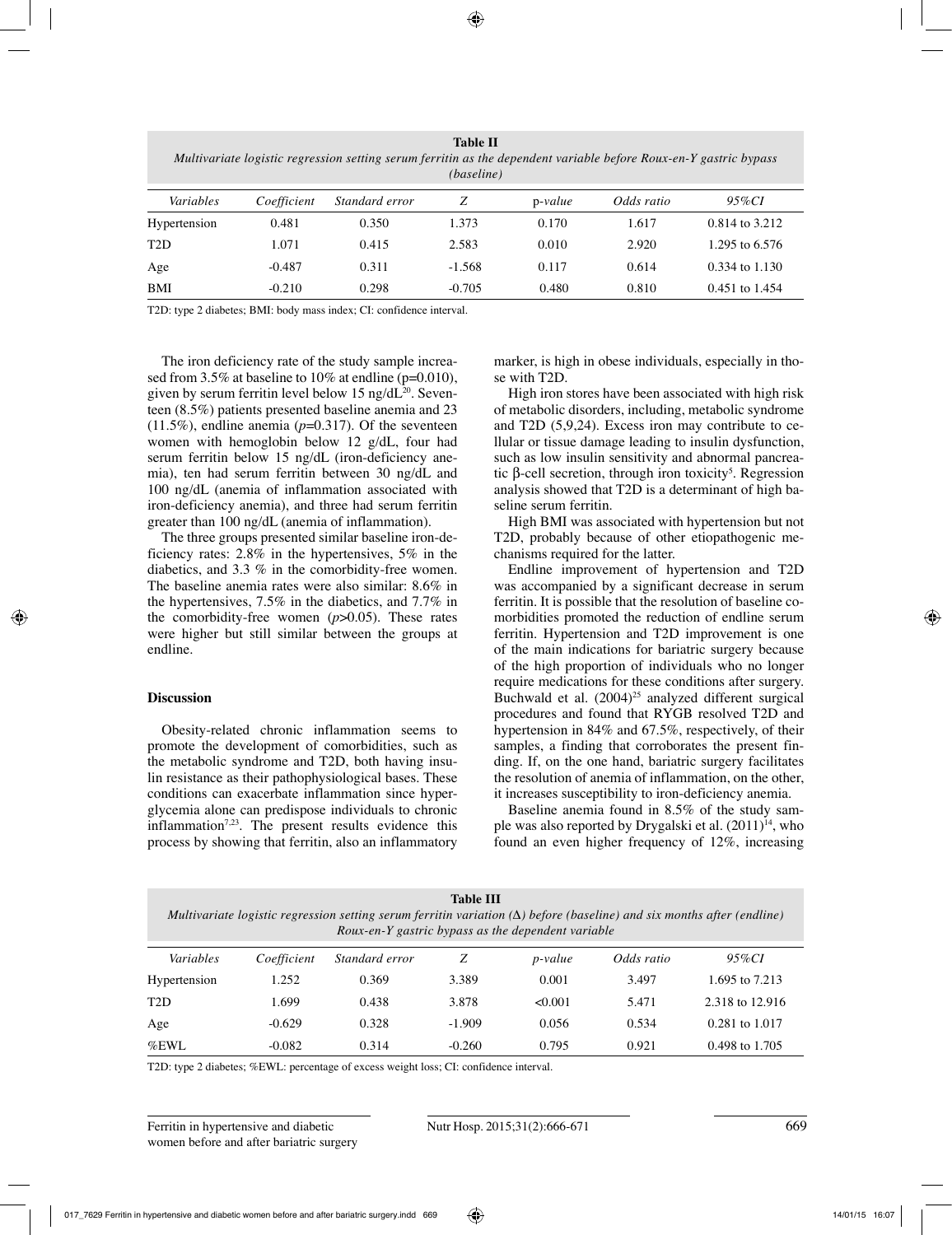another 4% in menopausal women 6 months after RYGB, close to the increase of 3% seen in the present study. Ruz et al.  $(2009)^{26}$  found a prevalence of anemia of 9% in women of childbearing age six months after RYGB, which is lower than the 11.5% found by the present study. Changes in menstrual flow, resolution of amenorrhea, and higher blood flow occur after surgery, which may lead to iron-deficiency anemia in women of childbearing age<sup>14</sup>. Likewise, low nutrient ingestion and absorption and inadequate nutrient supplementation may increase the prevalence of anemia associated with bariatric surgery. Additionally, type of surgery, especially malabsorptive procedures compared with purely restrictive procedures, influences the prevalence of anemia, which also varies over time<sup>27</sup>.

The study results draw attention to the specificity of the diagnosis of anemia at baseline: serum ferritin below 15 ng/dL associated with iron deficiency was found in only one-fourth of the anemic women.

Lower endline hemoglobin was not found only in diabetics. A decrease in hemoglobin six months after bariatric surgery has been reported by other studies $17$ .

In the absence of inflammation, ferritin is considered a precise indicator of organic iron stores<sup>24</sup>. Lower serum ferritin after bariatric surgery may stem not only from the loss of adipose tissue, which decreases inflammation, but also from low dietary iron intake.

Ten percent of the study women had endline iron deficiency, a finding corroborated by Ruz et al.  $(2009)^{26}$ , who reported a rate of 9%. However, other studies found iron deficiency rates ranging from  $4\%$ <sup>15</sup> to  $21\%^{28}$ . Although these studies used serum ferritin as marker of iron deficiency, they used different cutoff points, so comparison with them is challenging. The use of serum iron or total iron binding capacity to determine iron deficiency also hinders comparison $16$ .

This retrospective study evidenced variations in iron-related variables before and after bariatric surgery promoted by obesity-related comorbidities. Controlled studies including other iron status and inflammation indicators may contribute to the present findings.

The prevalence of iron deficiency and anemia in bariatric patients by comorbidity has not been investigated. Although the proportion of changes after bariatric surgery has not differed significantly between the study groups, surgery affected hemoglobin and serum ferritin in women with baseline T2D and hypertension. The resolution of comorbidities is an expected outcome in the surgical treatment of obesity, along with adipose tissue loss, strongly related to the inflammatory  $component<sup>1,25</sup>$ . High serum ferritin suggests systemic inflammation, which may be related to a higher risk of coronary disease, especially in diabetics $29$ .

# **Conclusion**

High serum ferritin in obese premenopausal women was associated with the main obesity-related comorbidities. T2D was a determinant of high baseline serum ferritin, and both T2D and hypertension were determinants of lower endline serum ferritin. These results reinforce the complex nature of obesity as it interacts with different metabolic pathways in the genesis of its comorbidities.

## **Acknowledgments**

This study was sponsored by *Fundação de Amparo à Pesquisa do Estado de São Paulo* – FAPESP (São Paulo State Research Support Foundation) and the *Conselho Nacional de Desenvolvimento Científico e Tecnológico* – CNPq (National Council for Scientific and Technological Development).

# **References**

- 1. Bremer AA, Jialal I. Adipose tissue dysfunction in nascent metabolic syndrome. *J Obes* 2013; 2013: 393192. doi: 10.1155/2013/393192.
- 2. Cheng HL, Bryant CE, Rooney KB, Steinbeck, KS, Griffin, HJ, Petocz P et al. Iron, hepcidin and inflammatory status of young healthy overweight and obese women in Australia. *Plos One* 2013; 8(7): 1-6.
- 3. Ausk KJ, Ioannou GN. Is obesity associated with anemia of chronic disease? A population-based study. *Obesity* 2008; 16(10): 2356-61.
- 4. Cheng HL, Bryant C, Cookn R, O'Connor H, Rooneyn K, Steinbeck K. The relationship between obesity and hypoferraemia in adults: a systematic review. *Obes Rev* 2012; 13(2): 150-61.
- 5. Kang H-T, Linton JA, Shim J-Y. Serum ferritin level is associated with the prevalence of metabolic syndrome in Korean adults: The 2007–2008 Korean National Health and Nutrition Examination Survey. *Clinica Chimica Acta* 2012; 413: 636-641.
- 6. Kim C, Nan B, Kong S, Harlow S. Changes in iron measures over menopause and associations with insulin resistance. *J Women's Health* 2012; 21: 872-877.
- 7. Gartner A, Berger J, Bour A, Ati J, Traissac P, Landais E et al. Assessment of iron deficiency in the context of the obesity epidemic: importance of correcting serum ferritin concentrations for inflammation. *Am J Clin Nutr* 2013; 98: 821-6.
- Lecube A, Hernández C, Pelegrí D, Simó R. Factors accounting for high ferritin levels in obesity. *Int J Obesity* 2008; 32: 1665-1669.
- 9. Abril-Ulloa V, Flores-Mateo G, Solà-Alberich R, Manuel-y-Keenoy B, Arija V. Ferritin levels and risk of metabolic syndrome: meta-analysis of observational studies. *BMC Public Health* 2014; 14: 483. doi: 10.1186/1471-2458-14-483.
- 10. Gastaldelli A, Perego L, Paganelli M, Sesti G, Hribal M, Chavez AO, Defronzo RA, Pontiroli AE, Folli F. Elevated concentrations of liver enzymes and ferritin identify a new phenotype of insulin resistance: effect of weight loss after gastric banding. *Obes Surg* 2009; 19: 80-86.
- 11. Pontiroli AE, Benetti A, Folini L, Merlotti C, Frigè F. Other aspects of bariatric surgery: liver steatosis, ferritin and cholesterol metabolismo. *Nutr Hosp* 2013; 28(Supl. 2): 104-108.
- 12. Tussing-Humphreys LM, Nemeth E, Fantuzzi G, Freels S, Guzman G, Holterman AL et al. Elevated systemic hepcidin and iron depletion in obese premenopausal females. *Obesity* 2010; 18(7): 1449-56.
- 13. Vargas-Ruiz AG, Hernandes-Rivera G, Herrera, MF. Prevalence of iron, folate, and vitamin  $B_{12}$  deficiency anemia after laparoscopic Roux-en-Y gastric bypass. *Obes Surg* 2008; 18(3): 288-93.